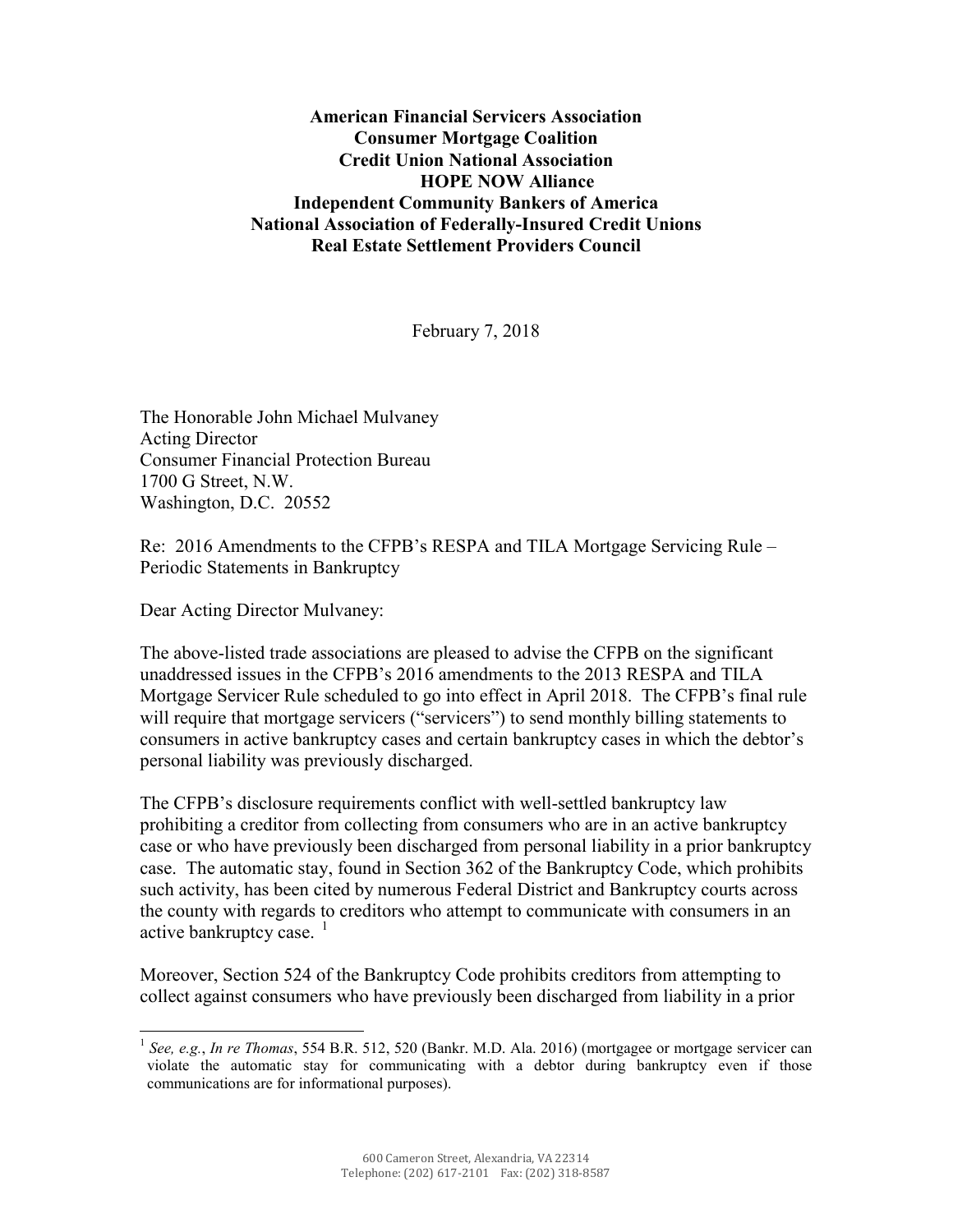bankruptcy case. The Courts have held these provisions to be fundamental and necessary for both the administration of the underlying bankruptcy case and the protections of the debtor after the bankruptcy discharge. More specifically, these provisions ensure that bankruptcy debtors receive the "fresh start" that the U.S. Bankruptcy Code is designed to provide.

The CFPB's final rule is contrary to this strong public policy of protecting bankruptcy debtors, will cause conflict within the administration of the bankruptcy case, and will unnecessarily subject servicers to serious liability under the Bankruptcy Code.

The CFPB's final rule attempts to address a mistakenly perceived notion that the Bankruptcy Code and Federal Rules of Bankruptcy Procedure fail to provide the consumer with an appropriate level of transparency into the status of a consumer's mortgage loan. Indeed, this issue was already comprehensively addressed by the Federal Bankruptcy Rules Committee, which promulgated certain rules in December of 2011. Those rules, which remain in effect today and are heavily enforced by the Executive Office of the United States Trustee, require servicers to notify Chapter 13 debtors, the debtor's attorney and the Trustee of any change in the consumer's monthly payment and any fee that has posted to the consumer account. These notices are then subject to objections by the debtor, the Trustee, and/or any other party in interest.

These notices have specific timing requirements and are sent to the relevant parties through a process governed by the bankruptcy rules. These rules were cautiously drafted by the Federal Bankruptcy Rules Committee to ensure transparency to the consumer, as well as the creditor's adherence to the requirements of the Bankruptcy Code, including the automatic stay. The CFPB rule is an overlay to existing bankruptcy rules that will only lead to customer confusion because the consumers will receive a stream of confusing and conflicting disclosures in different formats, through different mediums.

The CFPB's rule, in its current form, presents significant risk of diluting the Judiciary's efforts in effectively administering its bankruptcy cases and usurps the Judiciary's rulemaking power in deciding what information should and should not be provided to a debtor during a bankruptcy proceeding. Our concerns focus on a series of forced communications and potential violations of the Bankruptcy Code that will lead to significant consumer confusion and servicer harm.

Finally, the CFPB's rule fails to address very serious issues that have been presented to the CFPB for over five years. Given the conflicts with the well-established rules that were cautiously drafted by the Federal Bankruptcy Rules Committee, we believe the CFPB's rule should be repealed. In the event the CFPB decides not to repeal its rule, we would respectfully ask the Bureau to address the following concerns:

1. Past Payment Breakdown: The CFPB rule requires that servicers provide a breakdown showing the application of payments received while the loan is in bankruptcy. Significant comments were received during the rulemaking stage indicating concerns with the presentation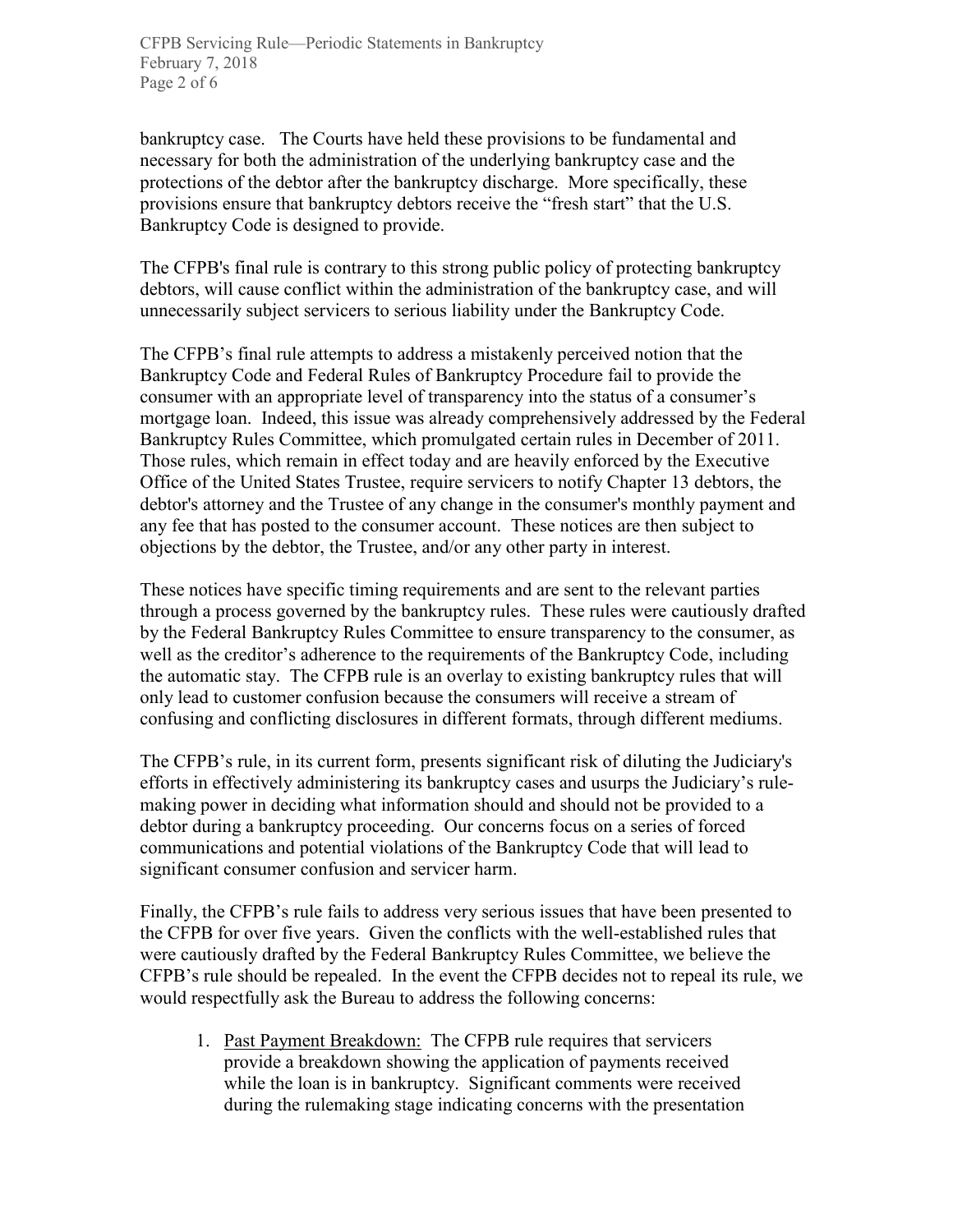of the information due to various accounts that mortgage servicers must maintain while the loan is in bankruptcy. The industry was pleased that the final rule did not adopt a post-petition application of payments approach. This eased the burden of automating bankruptcy ledgers for the production of periodic statements and allowed servicers to meet the April 2018 deadline for this particular aspect of the CFPB rule. *Unfortunately, we now understand that mortgage servicers will face legal action by trustees and possibly other parties if they follow the CFPB rule and represent the payments applied according to the contract. This is a significant new development that needs urgent attention by the CFPB. If the servicers will be challenged for following the CFPB rule, either the rule must be repealed or delayed significantly, or the rule must immediately remove the past breakdown requirement altogether.*

- 2. Servicer Transfers: Servicers that acquire active bankruptcy loans maintain robust reconciliation processes to ensure that the loan is properly boarded onto its system before it begins servicing the loan. These acquisition processes are an industry standard that is widely acknowledged and encouraged by the Courts, Trustees and regulators. These processes include, but are not limited to, a reconciliation of the mortgage payment history with court filings and the Bankruptcy Trustee's records (NDC), a review of filings under Bankruptcy Rule 3002.1 to determine both payment changes and outstanding fees and costs incurred since the bankruptcy filing, and treatment of the debt under the bankruptcy plan-. To be clear, servicers maintain these acquisition processes, not because the data being transmitted from Old Servicer to New Servicer is incorrect, but rather because the data transfer to the new system from the old system does not typically board fully without a manual review and reconciliation. In order to ensure that these acquisition reviews are adequately performed at the time of loan acquisition, it is highly recommended that the rule or commentary be updated to allow the servicer up to 90 days before sending its first statement. Without this clarification, servicers will be forced to send periodic statements in this scenario with potentially incomplete information that is in direct conflict with the filings in the bankruptcy proceeding.
- 3. Appropriateness of Using the Chapter 12 and Chapter 13 Statement Format in Chapter 11 Cases That Cure the Default and Maintain On-Going Payments: To the extent a Chapter 11 plan provides that it will cure a default and maintain on-going payments, are any issues foreseen with providing an analogous level of statement detail as will be provided on a similar Chapter 12 or 13 statement, taking into account the likely absence of a trustee in a Chapter 11 case?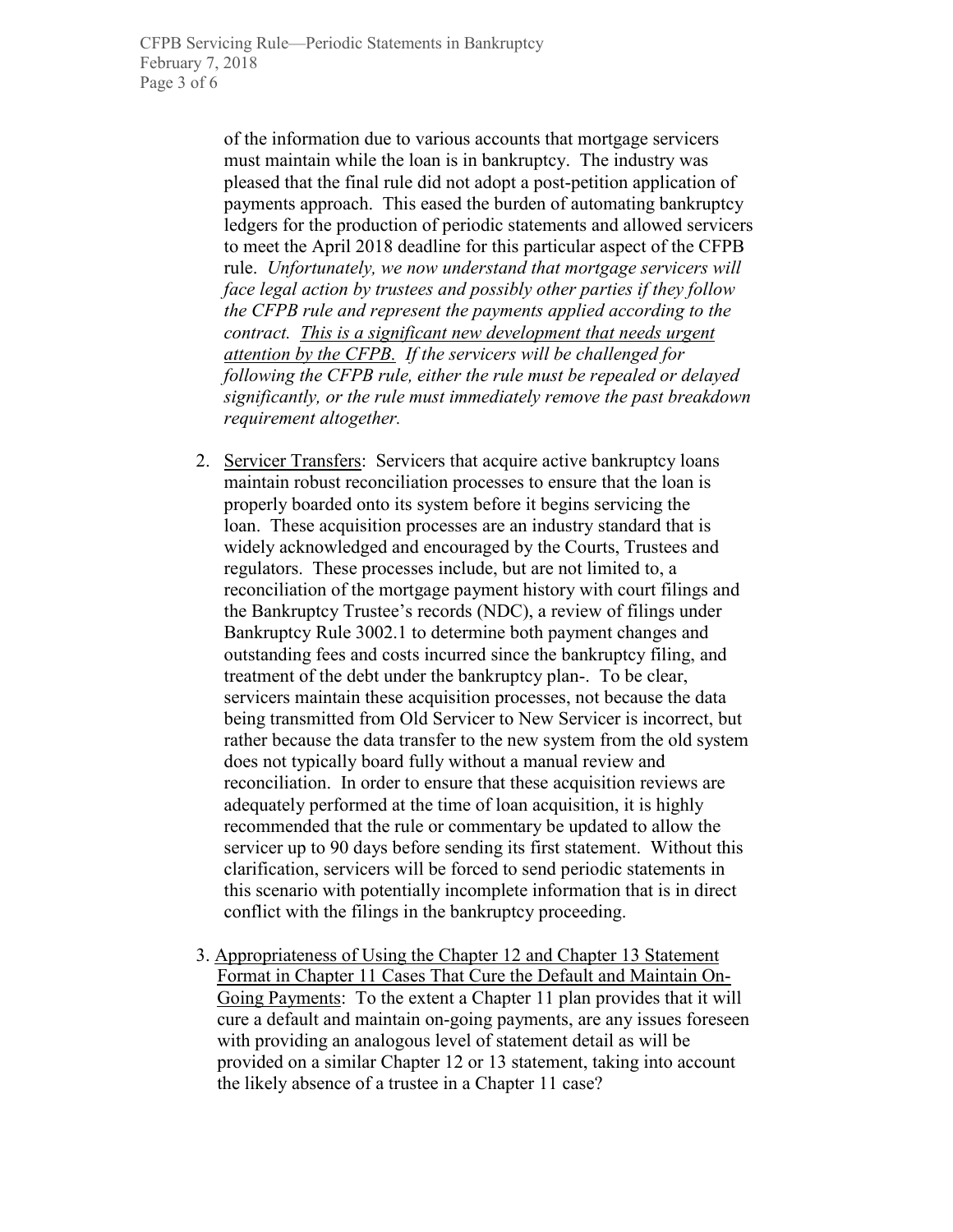- 4. Administratively closed Chapter 11 cases: We request clarification as to whether it is permissible to continue to send the Chapter 11 bankruptcy statement during the period where the case has been administratively closed but no final decree has been entered or no discharge order has been entered.
- 5. Pre-Confirmation Cases: Prior to plan confirmation in Chapter 12 and Chapter 13 cases, the servicer may not have accurate information about the post-petition payments. For example, the servicer may not have completed its Proof of Claim analysis or filed the Proof of Claim. The debtor and the mortgage servicer might disagree as to the amount of the ongoing post-petition payment as well as the post-petition due date. A servicer files its Proof of Claim according to its records and the debtor files his/her plan, which might include the amount of the post-petition payment and due date. In this scenario, the amount of the post- petition payment and corresponding due date are ultimately set forth within the confirmed plan. Until this time, however, a servicer could potentially be sending periodic statements with information that ultimately conflicts with the confirmed plan. In unofficial responses to the industry, the CFPB staff has indicated that servicers must estimate these amounts. This may not be possible due to the timing required to file a proof of claim (creditors have 70 days from the bankruptcy filing date) and the timing for producing the statement (monthly). Servicers should not have to add a step of estimating post-petition figures simply to produce the periodic statement. This can add significant work to the production of periodic statements, adds potential risk for the servicer, and very importantly, confuses the borrower. Additional flexibility in the presentation of post-petition information is urgently needed. We recommend that rule's correlated commentary be updated to allow the servicer to include in pre-confirmation cases either 1) the amount of the post- petition payment and corresponding due date is according to the records of the servicer at the time the periodic statement is sent, which may reflect the original obligation (contractual), estimates, projections or incomplete information, or 2) a statement that information, including "amount due" and "explanation of amount due" is "to be determined" or otherwise unavailable. Servicers should be allowed to leave the "amount due" and "explanation of amounts due" fields blank. As appropriate, the mortgage servicer should be permitted to indicate that amounts disclosed are subject to change in accordance with the confirmed bankruptcy plan.
- 6. Early Intervention Notice Exemption: 11 U.S.C. §524(j) provides that it is not a violation of the discharge injunction to communicate with a discharged debtor in the ordinary course of business in lieu of foreclosing on a lien on the debtor's principal residence. Any communication outside of this safe-harbor risks being found to be a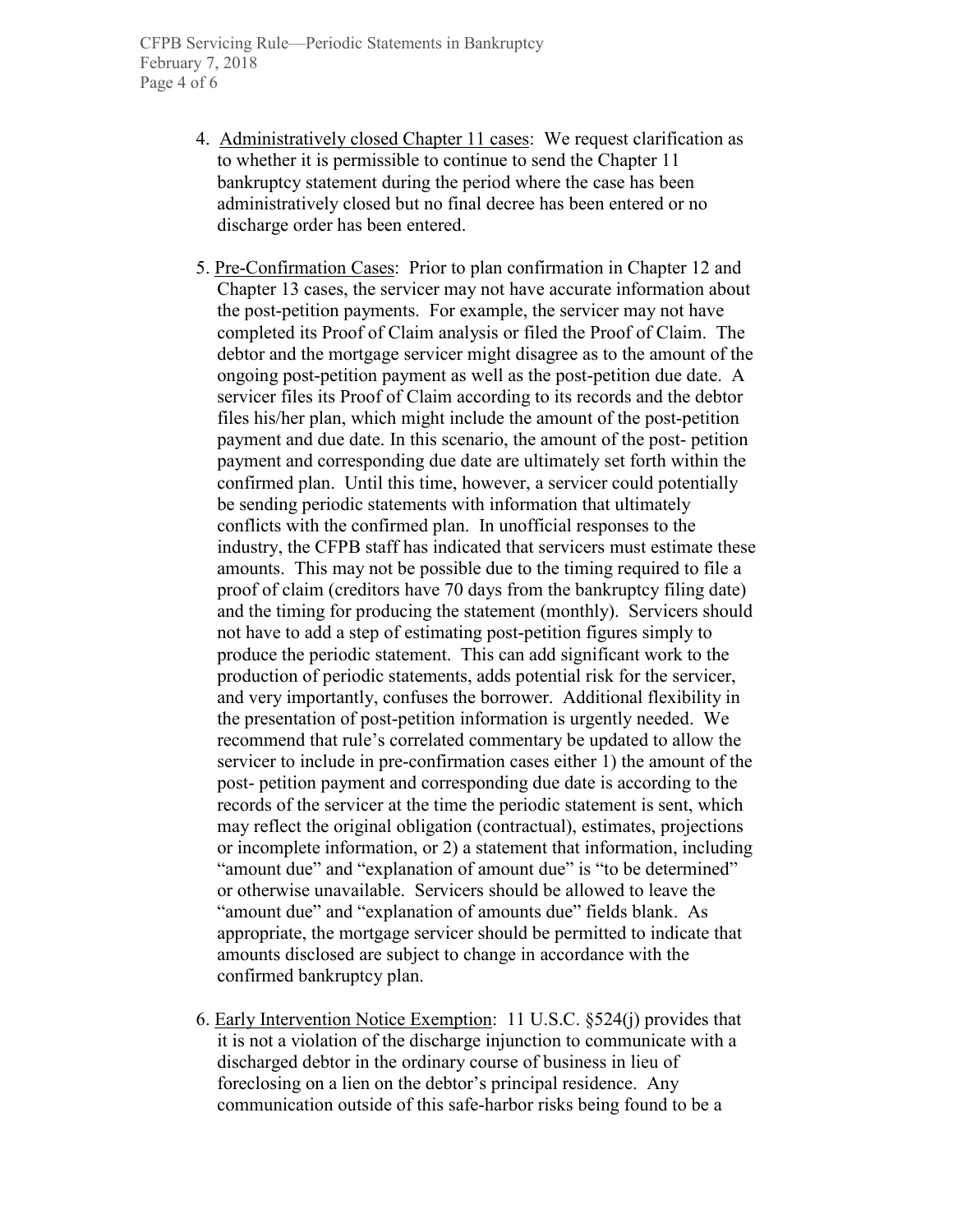discharge injunction violation. "Principal residence" is not defined in the Bankruptcy Code but is generally interpreted as the place the debtor is living (as opposed to the debtor's address identified on the petition for purpose of property designated at the time of originations). This bankruptcy code safe-harbor provision for communications covers Early Intervention notices, but only if the borrower remains in the property to establish principal residence status. For any other property, the early intervention notice requirements force mortgage servicers to potentially violate the bankruptcy discharge in sending notices on a non-principal residence property. Further, the CFPB adopted an exception for monthly statements when the borrower's bankruptcy case filing reflects an intent to surrender the property. The surrender exemption, however, was not extended to Early Intervention notices.

- 7. Charge-Off Loans in Bankruptcy: Under the existing Periodic Statement Rules, servicers are required to send a final statement at the time of charge-off. While it is clear that this requirement will also apply to loans beginning in April 2018 that fall within the current Bankruptcy exemption, it does not appear that the CFPB rules or commentary explicitly allow a servicer to add disclaimers and/or adjust language so as to avoid an unintended violation of the automatic stay or discharge injunction. We request that the CFPB provide additional commentary that allows for such revisions and disclaimers to be included in the final charge-off statement. This would be consistent with the requirements and commentary applicable to the bankruptcy periodic statements that become effective in April 2018.
- 8. Chapter 13 Statements -- Pre-Petition Arrearage Information: The new rule requires that servicers segregate pre-petition amounts due and paid from post-petition amounts. This distinction is aimed at addressing the typical Chapter 13 scenario through which pre-petition arrearages are paid through the plan and disbursed from the trustee and the postpetition payments are made by the debtor. However, this distinction ignores the reality that the trustee may also be making other payments for post-petition items, such as properly noticed post-petition fees. Yet, servicers are unable to reflect these trustee-paid amounts, which will cause borrower confusion as the trustee ledger will not match the amounts reflected in the billing statement. This is yet another conflict that will need to get resolved.
- 9. Past-Petition Fees and Charges: Post-Petition fees and charges are subject to the notice provisions in Federal Bankruptcy Rule 3002.1. Creditors must provide a notice to the Trustee, debtor and debtor's counsel within 180 days of a post-petition fee being incurred in order to collect the fee. The debtor or trustee has one-year from the notice to object to the fee. While the final rule provides flexibility in presenting